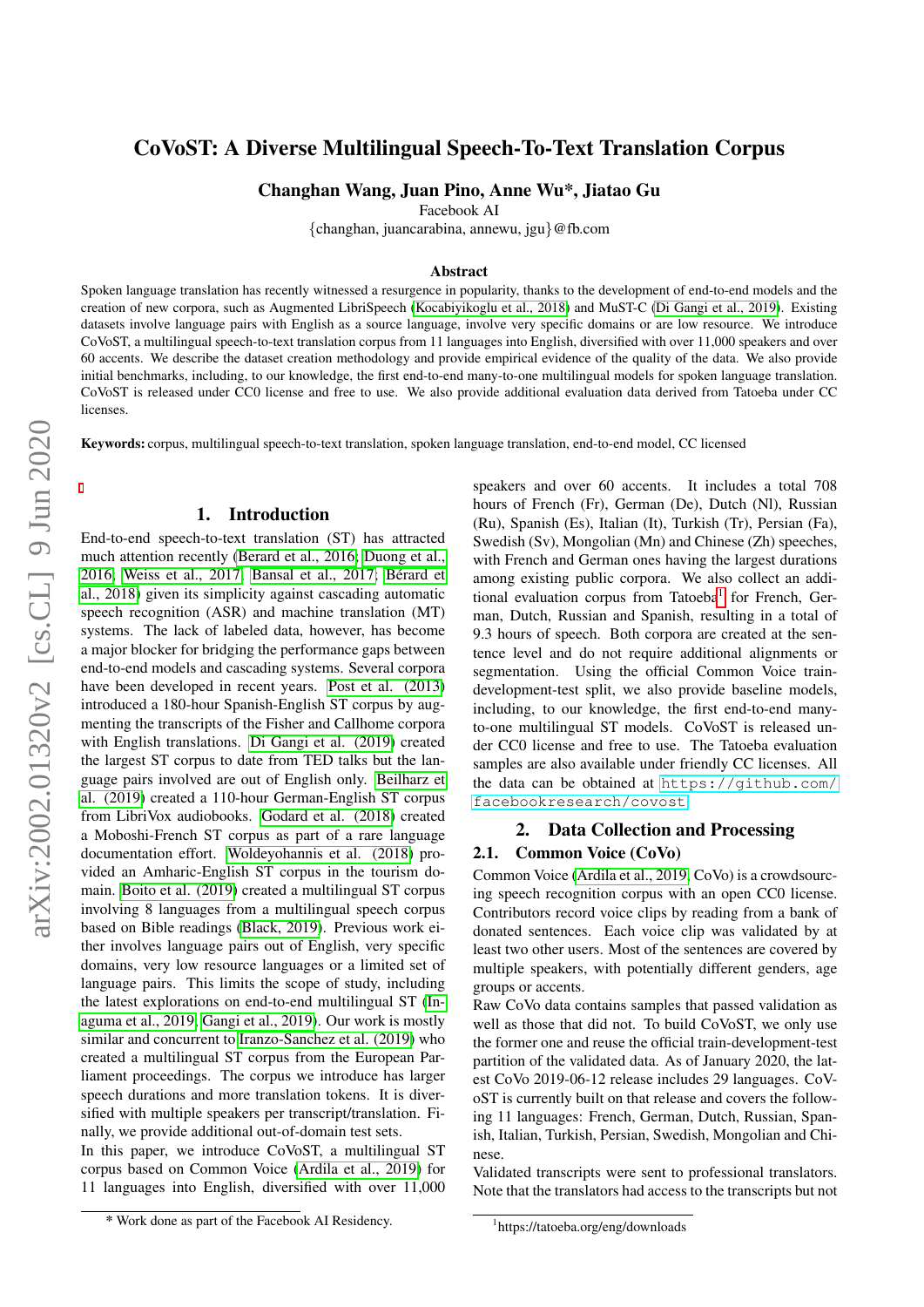|                                    |           |       |                 | Sentences        |                  | Speaker          | Tokens            |                   | Average Length |         | Word Vocab      |                  |
|------------------------------------|-----------|-------|-----------------|------------------|------------------|------------------|-------------------|-------------------|----------------|---------|-----------------|------------------|
|                                    |           | Hours | $\mathbf{All}$  | Unique           | Count            | Accents          | Source            | Target            | Source         | Target  | Source          | Target           |
|                                    | Train     | 87.1  | 78.9K           | 27.5K            | 436              | $\overline{9}$   | 787.7K            | $800.8\mathrm{K}$ | 10.0           | 10.1    | 29.7K           | 25.3K            |
| Fr                                 | Dev       | 38.3  | 34.1K           | 10.4K            | 1,001            | 17               | 336.0K            | 339.0K            | 9.8            | 9.9     | 14.6K           | 12.8K            |
|                                    | Test      | 46.3  | 39.2K           | $10.4\mathrm{K}$ | 2,884            | 24               | 391.6K            | 392.0K            | 10.0           | 10.0    | 14.9K           | 13.2K            |
|                                    | TT        | 1.6   | 4.5K            | $4.5K$           | $\mathfrak{Z}$   | N/A              | 25.6K             | $24.4\mathrm{K}$  | 5.7            | 5.4     | 3.4K            | $2.2\mathrm{K}$  |
|                                    | Train     | 71.0  | $60.3K$         | 8.5K             | 1,109            | $\boldsymbol{7}$ | 549.5K            | 605.5K            | 9.1            | 10.0    | 16.3K           | $11.8\mathrm{K}$ |
| De                                 | Dev       | 88.1  | 77.3K           | 5.6K             | 2,337            | 11               | 690.8K            | 759.2K            | 8.9            | 9.8     | 12.0K           | 9.3K             |
|                                    | Test      | 168.3 | 145.8K          | 5.6K             | 4,781            | 13               | 1.31M             | 1.43M             | 9.0            | 9.8     | 12.3K           | 9.5K             |
|                                    | TT        | 4.0   | 9.1K            | 9.1K             | 5                | $\rm N/A$        | 45.8K             | 47.0K             | 5.0            | 5.1     | 4.9K            | $3.2\mathrm{K}$  |
|                                    | Train     | 4.4   | $4.3K$          | $1.9\mathrm{K}$  | 35               | $\boldsymbol{2}$ | 39.9K             | 41.5K             | 9.4            | 9.8     | 9.2K            | $7.7\mathrm{K}$  |
| $\mathbf{N} \mathbf{l}$            | Dev       | 5.3   | 5.0K            | 1.7K             | 126              | $\overline{c}$   | 48.0K             | 50.0K             | 9.4            | 9.8     | 4.3K            | $4.0K$           |
|                                    | Test      | 8.2   | 7.7K            | $1.7\mathrm{K}$  | 461              | 3                | 73.6K             | $76.5\mathrm{K}$  | 9.5            | 9.9     | 4.3K            | $3.9K$           |
|                                    | TT        | 0.3   | $0.6\mathrm{K}$ | $0.6\mathrm{K}$  | $\mathbf{1}$     | N/A              | $2.9K$            | $3.2\mathrm{K}$   | 5.1            | 5.5     | $0.7\mathrm{K}$ | $0.7\mathrm{K}$  |
|                                    | Train     | 10.2  | 7.1K            | 2.1K             | $\sqrt{6}$       | $\rm N/A$        | 75.2K             | 91.2K             | 10.6           | 12.8    | 7.4K            | $4.8\mathrm{K}$  |
| Ru                                 | Dev       | 9.0   | 6.4K            | 1.7K             | 9                | $\rm N/A$        | 66.3K             | 80.5K             | 10.4           | 12.7    | 6.5K            | 4.3K             |
|                                    | Test      | 8.2   | $5.8K$          | 1.7K             | 61               | $\rm N/A$        | 59.6K             | $72.3\mathrm{K}$  | 10.3           | 12.5    | 6.2K            | $4.1\mathrm{K}$  |
|                                    | <b>TT</b> | 1.5   | $2.7\mathrm{K}$ | $2.7\mathrm{K}$  | 5                | $\rm N/A$        | $15.2\mathrm{K}$  | 18.4K             | 5.7            | 6.9     | $4.2K$          | $2.7\mathrm{K}$  |
|                                    | Train     | 20.9  | 18.3K           | 6.9K             | 319              | $11\,$           | 162.8K            | 177.3K            | 8.9            | 9.7     | 5.6K            | $4.5K$           |
| $\mathop{\hbox{\rm E}}\nolimits s$ | Dev       | 3.2   | $2.7K$          | $2.6K$           | 89               | $10\,$           | 24.5K             | 26.6K             | 9.0            | 9.8     | 5.2K            | $4.2\mathrm{K}$  |
|                                    | Test      | 3.5   | $2.7\mathrm{K}$ | $2.6K$           | 457              | $10\,$           | 24.2K             | 26.4K             | $8.8\,$        | 9.6     | 5.2K            | 4.1K             |
|                                    | <b>TT</b> | 1.9   | $2.8K$          | $2.8\mathrm{K}$  | $\boldsymbol{2}$ | N/A              | 22.2K             | 23.6K             | $7.8\,$        | 8.3     | $4.2\mathrm{K}$ | $3.3\mathrm{K}$  |
|                                    | Train     | 13.4  | $10.0K$         | 6.4K             | 28               | $\mathbf{1}$     | 116.7K            | 127.8K            | 11.8           | 12.9    | 12.8K           | 9.9K             |
| It                                 | Dev       | 10.6  | 8.3K            | $4.6\mathrm{K}$  | 93               | 1                | 92.8K             | 103.1K            | 11.2           | 12.4    | 10.6K           | 8.1K             |
|                                    | Test      | 12.8  | 8.9K            | $4.6K$           | 577              | $\mathbf{1}$     | $100.8\mathrm{K}$ | 110.3K            | 11.4           | 12.5    | 10.4K           | 8.1K             |
|                                    | Train     | 2.6   | $2.5K$          | 1.8K             | 14               | $\,1$            | 18.5K             | 24.6K             | 7.3            | 9.7     | 4.7K            | 3.4K             |
| Tr                                 | Dev       | 3.0   | $2.9K$          | 1.6K             | 58               | $\mathbf{1}$     | $21.0K$           | 28.1K             | 7.2            | 9.6     | 4.3K            | 3.1K             |
|                                    | Test      | 3.8   | $3.4\mathrm{K}$ | 1.6K             | 323              | $\,1$            | 24.7K             | 33.2K             | 7.2            | 9.7     | $4.2\mathrm{K}$ | 3.1K             |
|                                    | Train     | 19.9  | 16.2K           | $2.4\mathrm{K}$  | 352              | N/A              | 133.8K            | 164.9K            | 8.3            | 10.2    | 5.5K            | $3.9\mathrm{K}$  |
| Fa                                 | Dev       | 22.8  | 18.4K           | 2.1K             | 677              | $\rm N/A$        | 150.8K            | 185.0K            | 8.2            | 10.1    | 5.1K            | 3.7K             |
|                                    | Test      | 23.9  | 19.1K           | 2.1K             | 1,210            | $\rm N/A$        | 157.9K            | 193.5K            | 8.3            | 10.2    | 5.1K            | 3.7K             |
|                                    | Train     | 1.2   | $1.6\mathrm{K}$ | $1.6\mathrm{K}$  | $\mathbf{2}$     | $\rm N/A$        | $10.9\mathrm{K}$  | 12.2K             | 6.8            | 7.6     | 2.3K            | 2.0K             |
| $\rm Sv$                           | Dev       | 1.1   | $1.2\mathrm{K}$ | $1.2\mathrm{K}$  | 4                | $\rm N/A$        | $8.0\mathrm{K}$   | $8.9\mathrm{K}$   | 6.4            | $7.2\,$ | 1.7K            | $1.6\mathrm{K}$  |
|                                    | Test      | $1.0$ | 1.1K            | 1.1K             | 41               | $\rm N/A$        | 7.8K              | 8.6K              | 6.8            | $7.5\,$ | 1.7K            | 1.6K             |
|                                    | Train     | 3.0   | 2.1K            | 2.1K             | $\overline{4}$   | $\rm N/A$        | 23.0K             | 27.2K             | 11.0           | 13.0    | 8.2K            | 4.4K             |
| Mn                                 | Dev       | 2.5   | 1.6K            | 1.4K             | $22\,$           | N/A              | 17.9K             | 21.6K             | 11.1           | 13.3    | 6.2K            | 3.5K             |
|                                    | Test      | 2.9   | $1.8\mathrm{K}$ | $1.6\mathrm{K}$  | 204              | $\rm N/A$        | 20.2K             | $24.1\mathrm{K}$  | 11.0           | 13.1    | $6.8\mathrm{K}$ | $3.8\mathrm{K}$  |
|                                    | Train     | 4.0   | 2.3K            | 2.3K             | $\overline{9}$   | $\sqrt{6}$       | 50.8K             | 37.9K             | 22.1           | 16.5    | 2.6K            | $8.2\mathrm{K}$  |
| Zh                                 | Dev       | 3.5   | $2.0K$          | $2.0K$           | 24               | 13               | 44.0K             | 33.6K             | 22.5           | 17.2    | 2.6K            | $7.6\mathrm{K}$  |
|                                    | Test      | 3.7   | 2.0K            | $2.0K$           | 244              | 22               | 43.6K             | 33.0K             | 22.1           | 16.7    | $2.6K$          | $7.5K$           |
|                                    |           |       |                 |                  |                  |                  |                   |                   |                |         |                 |                  |

<span id="page-1-0"></span>Table 1: Basic statistics of CoVoST and TT evaluation set. Token statistics are based on Moses-tokenized sentences. Speaker demographics is partially available.

the corresponding voice clips since clips would not carry additional information. Since transcripts were duplicated due to multiple speakers, we deduplicated the transcripts before sending them to translators. As a result, different voice clips of the same content (transcript) will have identical translations in CoVoST for train, development and test splits.

In order to control the quality of the professional translations, we applied various sanity checks to the translations (Guzmán et al., 2019). 1) For German-English, French-English and Russian-English translations, we computed sentence-level BLEU [\(Chen and Cherry, 2014\)](#page-5-11) with the NLTK [\(Bird et al., 2009\)](#page-5-12) implementation between the human translations and the automatic translations produced by a state-of-the-art system [\(Ng et al., 2019\)](#page-6-7) (the French-English system was a Transformer *big* [\(Vaswani et al.,](#page-6-8) [2017\)](#page-6-8) separately trained on WMT14). We applied this method to these three language pairs only as we are confident about the quality of the corresponding systems. Translations with a score that was too low were manually inspected and sent back to the translators when needed. 2) We manually inspected examples where the source transcript was identical to the translation. 3) We measured the perplexity of the translations using a language model trained on a large amount of clean monolingual data [\(Ng](#page-6-7) [et al., 2019\)](#page-6-7). We manually inspected examples where the translation had a high perplexity and sent them back to translators accordingly. 4) We computed the ratio of En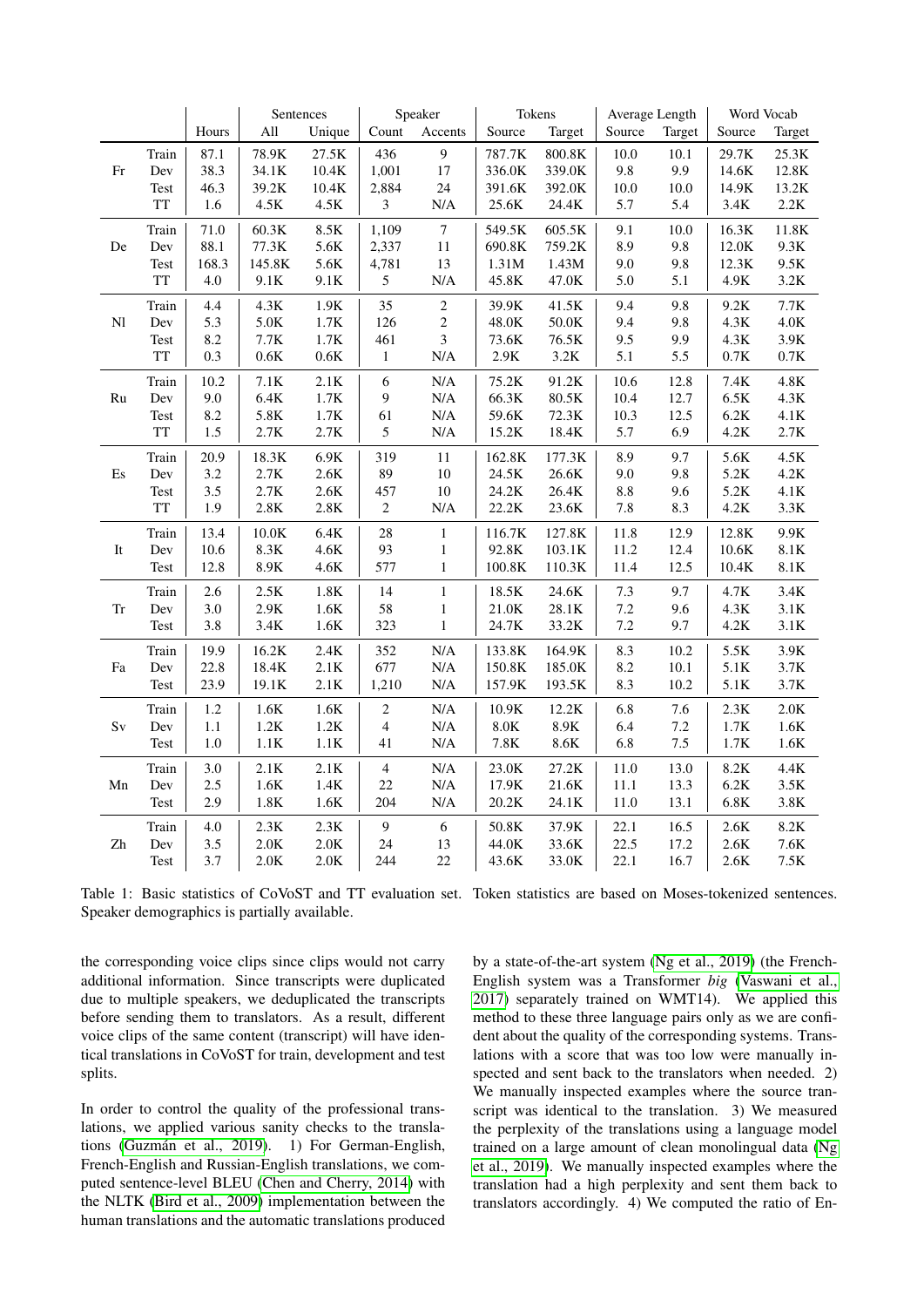glish characters in the translations. We manually inspected examples with a low ratio and sent them back to translators accordingly. 5) Finally, we used VizSeq [\(Wang et al.,](#page-6-9) [2019\)](#page-6-9) to calculate similarity scores between transcripts and translations based on LASER cross-lingual sentence embeddings [\(Artetxe and Schwenk, 2019\)](#page-5-13). Samples with low scores were manually inspected and sent back for translation when needed.

We also checked the overlap between train, development and test sets in terms of transcripts and voice clips (via MD5 file hashing), and confirmed they are disjoint.

## 2.2. Tatoeba (TT)

Tatoeba (TT) is a community built language learning corpus having sentences aligned across multiple languages with the corresponding speech partially available. Its sentences are on average shorter than those in CoVoST (see also Table [1\)](#page-1-0) given the original purpose of language learning. Sentences in TT are licensed under CC BY 2.0 FR and part of the audio is available under various CC licenses.

We construct an evaluation set from TT (for French, German, Dutch, Russian and Spanish) as a complement to CoVoST development and test sets. We collect (speech, transcript, English translation) triplets for the 5 languages and do not include those whose speech has a broken URL or is not CC licensed. We further filter these samples by sentence lengths (minimum 4 words including punctuations) to reduce the portion of short sentences. This makes the resulting evaluation set closer to real-world scenarios and more challenging.

We run the same quality checks for TT as for CoVoST but we do not find poor quality translations according to our criteria. Finally, we report the overlap between CoVo transcripts and TT sentences in Table [2.](#page-2-0) We found a minimal overlap, which makes the TT evaluation set a suitable additional test set when training on CoVoST.

| $CoV0$ split $\vert$ Fr De Nl |                                                                                                                                                                                   |  | - Ru | Es |
|-------------------------------|-----------------------------------------------------------------------------------------------------------------------------------------------------------------------------------|--|------|----|
| Train                         | $\begin{array}{ cccc cccc } \hline 1.7\% & 0.2\% & 0.2\% & 0.1\% & 0.1\% \\ 1.0\% & 0.1\% & 0.3\% & 0.0\% & 0.1\% \\ 0.9\% & 0.3\% & 0.3\% & 0.0\% & 0.4\% \\ \hline \end{array}$ |  |      |    |
| Dev                           |                                                                                                                                                                                   |  |      |    |
| Test                          |                                                                                                                                                                                   |  |      |    |

<span id="page-2-0"></span>Table 2: TT-CoVo transcript overlapping rate.

## 3. Data Analysis

Basic Statistics Basic statistics for CoVoST and TT are listed in Table [1](#page-1-0) including (unique) sentence counts, speech durations, speaker demographics (partially available) as well as vocabulary and token statistics (based on Mosestokenized sentences by sacre $M$ oses<sup>[2](#page-2-1)</sup>) on both transcripts and translations. We see that CoVoST has over 327 hours of German speeches and over 171 hours of French speeches, which, to our knowledge, corresponds to the largest corpus among existing public ST corpora (the second largest is 110 hours [\(Beilharz et al., 2019\)](#page-5-5) for German and 38 hours [\(Iranzo-Sanchez et al., 2019\)](#page-6-5) for French). Moreover, CoVoST has a total of 18 hours of Dutch speeches, to our

<span id="page-2-1"></span>2 https://github.com/alvations/sacremoses



<span id="page-2-2"></span>Figure 1: CoVoST transcript distribution by number of speakers.



<span id="page-2-3"></span>Figure 2: CoVoST transcript distribution by number of speaker accents.

knowledge, contributing the first public Dutch ST resource. CoVoST also has around 27-hour Russian speeches, 37 hour Italian speeches and 67-hour Persian speeches, which is 1.8 times, 2.5 times and 13.3 times of the previous largest public one [\(Black, 2019\)](#page-5-8). Most of the sentences (transcripts) in CoVoST are covered by multiple speakers with potentially different accents, resulting in a rich diversity in the speeches. For example, there are over 1,000 speakers and over 10 accents in the French and German development / test sets. This enables good coverage of speech variations in both model training and evaluation.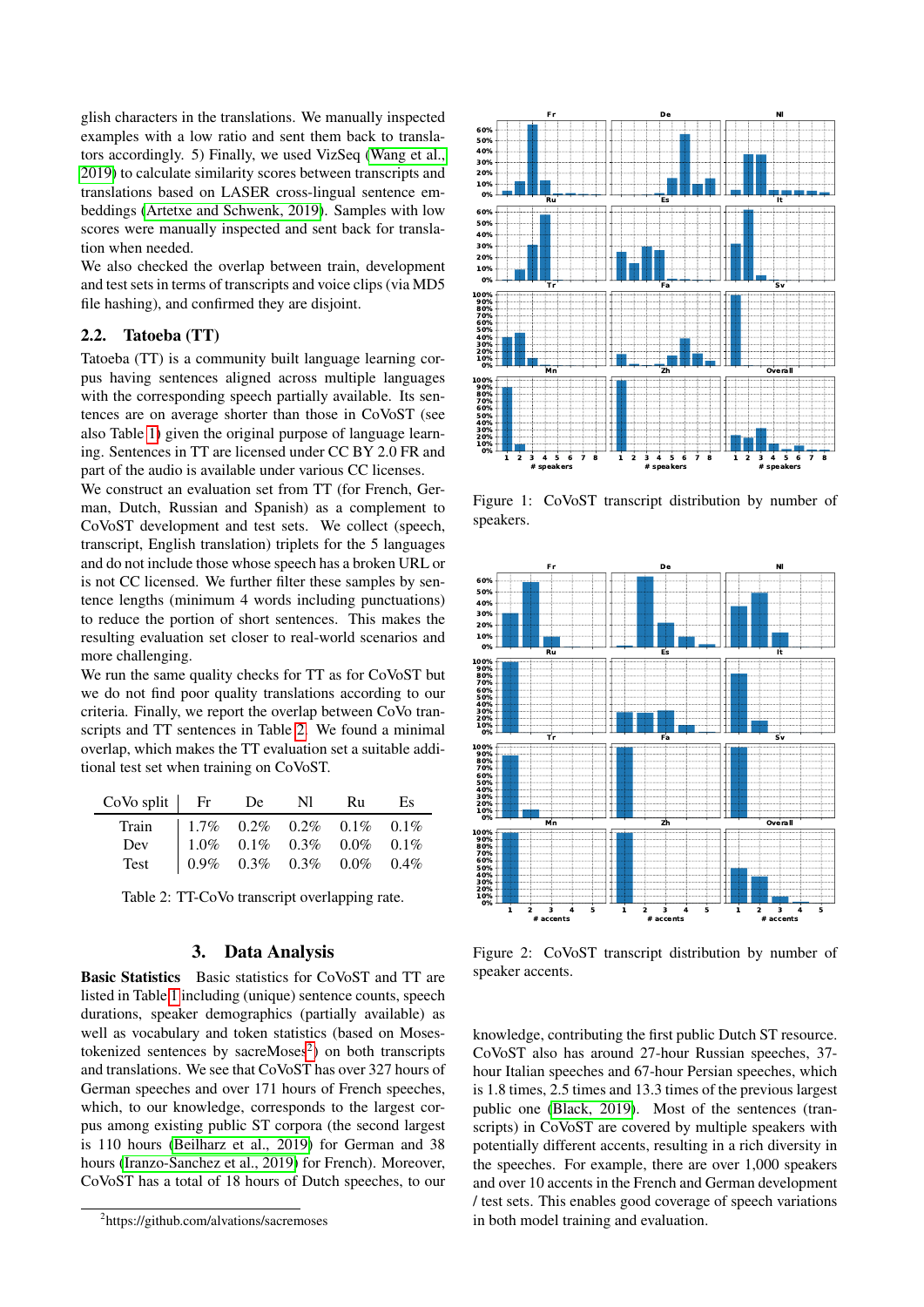

<span id="page-3-0"></span>Figure 3: CoVoST transcript distribution by speaker age groups.

Speaker Diversity As we can see from Table [1,](#page-1-0) CoVoST is diversified with a rich set of speakers and accents. We further inspect the speaker demographics in terms of sample distributions with respect to speaker counts, accent counts and age groups, which is shown in Figure [1,](#page-2-2) [2](#page-2-3) and [3.](#page-3-0) We observe that for 8 of the 11 languages, at least 60% of the sentences (transcripts) are covered by multiple speakers. Over 80% of the French sentences have at least 3 speakers. And for German sentences, even over 90% of them have at least 5 speakers. Similarly, we see that a large portion of sentences are spoken in multiple accents for French, German, Dutch and Spanish. Speakers of each language also spread widely across different age groups (below 20, 20s, 30s, 40s, 50s, 60s and 70s).

#### 4. Baseline Results

We provide baselines using the official train-developmenttest split on the following tasks: automatic speech recognition (ASR), machine translation (MT) and speech translation (ST).

#### 4.1. Experimental Settings

Data Preprocessing We convert raw MP3 audio files from CoVo and TT into mono-channel waveforms, and downsample them to 16,000 Hz. For transcripts and translations, we normalize the punctuation, we tokenize the text with sacreMoses and lowercase it. For transcripts, we further remove all punctuation markers except for apostrophes. We use character vocabularies on all the tasks, with 100% coverage of all the characters. Preliminary experimentation showed that character vocabularies provided more stable training than BPE. For MT, the vocabulary is created jointly on both transcripts and translations. We extract 80-channel log-mel filterbank features, computed with a 25ms window size and 10ms window shift using torchau-

|          | CoVoST Test |            | TT   |      |  |
|----------|-------------|------------|------|------|--|
|          | WER         | <b>CER</b> | WER  | CER. |  |
| En       | 36.1        | 20.3       |      |      |  |
| Fr       | 24.6        | 10.7       | 43.9 | 23.7 |  |
| De       | 40.9        | 16.7       | 32.5 | 15.1 |  |
| N1       | 56.9        | 27.2       | 53.8 | 27.0 |  |
| $R_{11}$ | 54.6        | 20.6       | 66.9 | 32.2 |  |
| Es       | 50.6        | 22.0       | 61.7 | 26.3 |  |
| Tt.      | 38.2        | 14.1       |      |      |  |
| Тr       | 56.0        | 22.1       |      |      |  |
| Fa       | 65.4        | 32.3       |      |      |  |
| Sv       | 82.1        | 46.5       |      |      |  |
| Mn       | 76.7        | 38.5       |      |      |  |
| 7h       | 59.2        | 33.2       |      |      |  |

<span id="page-3-2"></span>Table 3: WER and CER scores for ASR models. Non-English models are pretrained using English model's encoder.

dio[3](#page-3-1) . The features are normalized to 0 mean and 1.0 standard deviation. We remove samples having more than 3,000 frames or more than 256 characters for GPU memory efficiency (less than 25 samples are removed for all languages).

Model Training Our ASR and ST models follow the architecture in [Berard et al. \(2018\)](#page-5-4), but have 3 decoder layers ´ like that in [Pino et al. \(2019\)](#page-6-10). We pretrain their encoders on 120-hour English ASR data from Common Voice (2019- 06-12 release). For MT, we use a Transformer *base* architecture [\(Vaswani et al., 2017\)](#page-6-8), but with 3 encoder layers, 3 decoder layers and 0.3 dropout. We use a batch size of 10,000 frames for ASR and ST, and a batch size of 4,000 tokens for MT. We train all models using Fairseq [\(Ott et](#page-6-11) [al., 2019\)](#page-6-11) for up to 200,000 updates. We use SpecAugment [\(Park et al., 2019\)](#page-6-12) for ASR and ST (LB policy without time warping) to alleviate overfitting.

Inference and Evaluation We use a beam size of 5 for all models. We use the best checkpoint by validation loss for MT, and average the last 5 checkpoints for ASR and ST. For MT and ST, we report case-insensitive tokenized BLEU [\(Papineni et al., 2002\)](#page-6-13) using sacreBLEU [\(Post,](#page-6-14) [2018\)](#page-6-14). For ASR, we report word error rate (WER) and character error rate (CER) using VizSeq where both the hypothesis and reference are tokenized, lowercased and with punctuation removed.

### 4.2. Automatic Speech Recognition (ASR)

For simplicity, we use the same model architecture for ASR and ST. Table [3](#page-3-2) shows the word error rate (WER) and character error rate (CER) for ASR models. We see that French and German perform the best given they are the two highest resource languages in CoVoST. Italian is among the best as well, which is mid-resource and has limited accents. Persian is also mid-resource but is challenging because of rich speaker diversity. Most of the other languages are low resource (especially Swedish and Mongolian) and the ASR models are having difficulties to learn from this data even with pre-trained encoders.

<span id="page-3-1"></span><sup>3</sup> https://github.com/pytorch/audio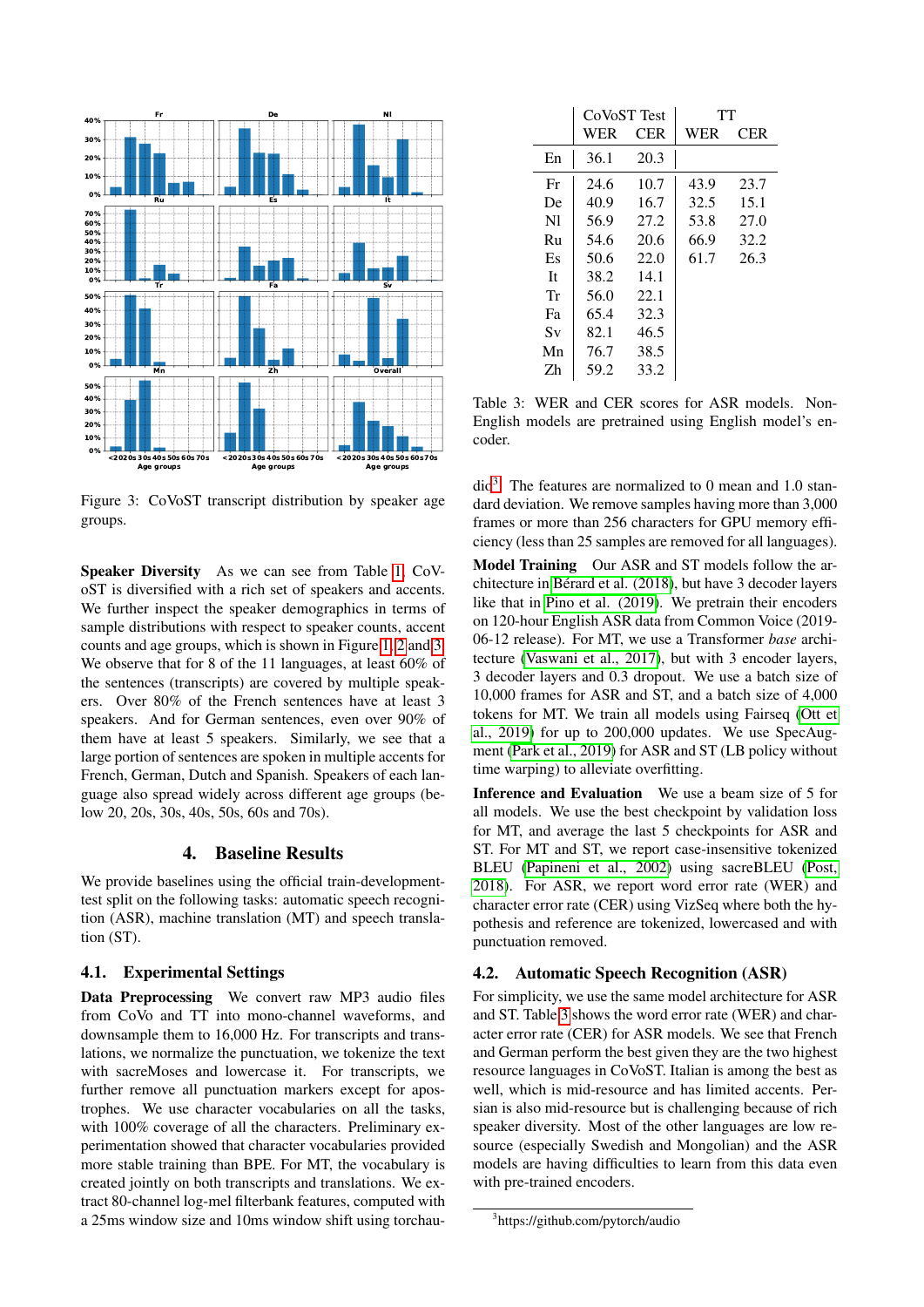|    | CoVoST Test | TT   |  |
|----|-------------|------|--|
| Fr | 29.8        | 25.4 |  |
| De | 8.0         | 8.1  |  |
| N1 | 3.2         | 5.3  |  |
| Ru | 3.0         | 0.7  |  |
| Es | 11.0        | 2.3  |  |
| It | 8.7         |      |  |
| Tr | 0.9         |      |  |
| Fa | 0.5         |      |  |
| Sv | 5.0         |      |  |
| Mn | 0.2         |      |  |
| 7h | 5.5         |      |  |

<span id="page-4-0"></span>Table 4: BLEU scores for MT models.

|                 | CoVoST Test / TT |          |         |         |         |  |
|-----------------|------------------|----------|---------|---------|---------|--|
|                 | Fr               | De       | Nl      | Ru      | Es      |  |
| Fr              | 21.4/10.9        |          |         |         |         |  |
| De              |                  | 7.6/7.5  |         |         |         |  |
| N <sub>1</sub>  |                  |          | 3.4/5.0 |         |         |  |
| Ru              |                  |          |         | 4.8/1.1 |         |  |
| Es              |                  |          |         |         | 6.1/1.9 |  |
| $De + Fr$       | 22.1/11.9        | 9.3/10.5 |         |         |         |  |
| $NI + Fr$       | 22.7/13.3        |          | 2.9/3.5 |         |         |  |
| $Ru + Fr$       | 22.7/13.1        |          |         | 7.7/1.0 |         |  |
| $Es + Fr$       | 22.8/13.2        |          |         |         | 5.1/3.1 |  |
| First $5 \star$ | 21.8/11.4        | 9.8/12.1 | 3.4/5.7 | 7.0/1.2 | 3.9/2.8 |  |
| All 11          | 21.5/10.7        | 9.8/11.1 | 2.8/6.7 | 6.2/1.2 | 4.1/3.4 |  |

<span id="page-4-1"></span>Table 5: BLEU scores for end-to-end ST models. ST model encoders are pre-trained on English ASR. The rows indicate the languages used for training, the columns indicate the CoVoST test / TT BLEU scores on corresponding languages. Multilingual model scores that are better/worse than the bilingual baseline (by at least 1.0) are in bold/underlined. French (Fr) is highest resource among all 11 languages.  $\star$  Fr, De, Nl, Ru and Es.

#### 4.3. Machine Translation (MT)

MT models take transcripts (without punctuation) as inputs and outputs translations (with punctuation). For simplicity, we do not change the text preprocessing methods for MT to correct this mismatch. Moreover, this mismatch also exists in cascading ST systems, where MT model inputs are the outputs of an ASR model. Table [4](#page-4-0) shows the BLEU scores of MT models. We notice that the results are consistent with what we see from ASR models. For example thanks to abundant training data, French has a decent BLEU score of 29.8/25.4. German doesn't perform well, because of less richness of content (transcripts). The other languages are relatively low resource in CoVoST and it is difficult to train decent models without additional data or pre-training techniques.

#### 4.4. Speech Translation (ST)

CoVoST is a many-to-one multilingual ST corpus. While end-to-end one-to-many and many-to-many multilingual ST models have been explored very recently [\(Inaguma et](#page-6-4) [al., 2019;](#page-6-4) [Gangi et al., 2019\)](#page-5-9), many-to-one multilingual models, to our knowledge, have not. We hence use CoV-

|           | CoVoST Test / TT |     |     |     |     |     |     |
|-----------|------------------|-----|-----|-----|-----|-----|-----|
|           | Fr               | It  | Tr  | Fa  | Sv  | Mn  | Zh  |
| Fr        | 21.4/10.9        |     |     |     |     |     |     |
| It        |                  | 6.5 |     |     |     |     |     |
| Tr        |                  |     | 3.1 |     |     |     |     |
| Fa        |                  |     |     | 2.8 |     |     |     |
| Sv        |                  |     |     |     | 1.9 |     |     |
| Mn        |                  |     |     |     |     | 0.3 |     |
| Zh        |                  |     |     |     |     |     | 5.6 |
| $It + Fr$ | 23.1/13.3        | 8.6 |     |     |     |     |     |
| $Tr+Fr$   | 22.6/12.7        |     | 2.4 |     |     |     |     |
| $Fa + Fr$ | 22.5/12.9        |     |     | 2.3 |     |     |     |
| Sv+Fr     | 22.8/12.7        |     |     |     | 0.7 |     |     |
| $Mn + Fr$ | 22.8/13.8        |     |     |     |     | 0.3 |     |
| Zh+Fr     | 22.4/13.2        |     |     |     |     |     | 6.7 |
| All 11    | 21.5/10.7        | 5.9 | 1.8 | 1.8 | 0.9 | 0.2 | 5.1 |

<span id="page-4-2"></span>Table 6: BLEU scores for end-to-end ST models (continuation of Table [5\)](#page-4-1).

oST to examine this setting. Table [5](#page-4-1) and [6](#page-4-2) show the BLEU scores for both bilingual and multilingual end-to-end ST models trained on CoVoST. We observe that combining speeches from multiple languages brings gains to highresource languages (Fr and De) consistently. Some midresource/low-resource languages (Ru, It and Zh) are improved as well. This includes combinations of distant languages, such as Ru+Fr and Zh+Fr. We simply provide the most basic many-to-one multilingual baselines here, and leave the full exploration of the best configurations to future work. Finally, we note that for some language pairs, absolute BLEU numbers are relatively low as we restrict model training to the supervised data. We encourage the community to improve upon those baselines, for example by leveraging semi-supervised training.

#### 4.5. Multi-Speaker Evaluation

 $BLEU_{MS} = \frac{1}{16}$ 

In CoVoST, large portion of transcripts are covered by multiple speakers with different genders, accents and age groups. Besides the standard corpus-level BLEU scores, we also want to evaluate model output variance on the same content (transcript) but different speakers. We hence propose to group samples (and their sentence BLEU scores) by transcript, and then calculate average per-group mean and average coefficient of variation defined as follows:

and

$$
CoefVar_{MS} = \frac{1}{|G'|} \sum_{g \in G'} \frac{\text{StandardDeviation}(g)}{\text{Mean}(g)}
$$

 $|G|$  $\sum$ g∈G

 $Mean(g)$ 

where  $G$  is the set of sentence BLEU scores grouped by transcript and  $G' = \{g | g \in G, |g| > 1, \text{Mean}(g) > 0\}.$ 

 $BLEU_{MS}$  provides a normalized quality score as oppose to corpus-level BLEU or unnormalized average of sentence BLEU. And CoefVar $_{MS}$  is a standardized measure of model stability against different speakers (the lower the better). Table [7](#page-5-14) shows the BLEU<sub>MS</sub> and CoefVar<sub>MS</sub> of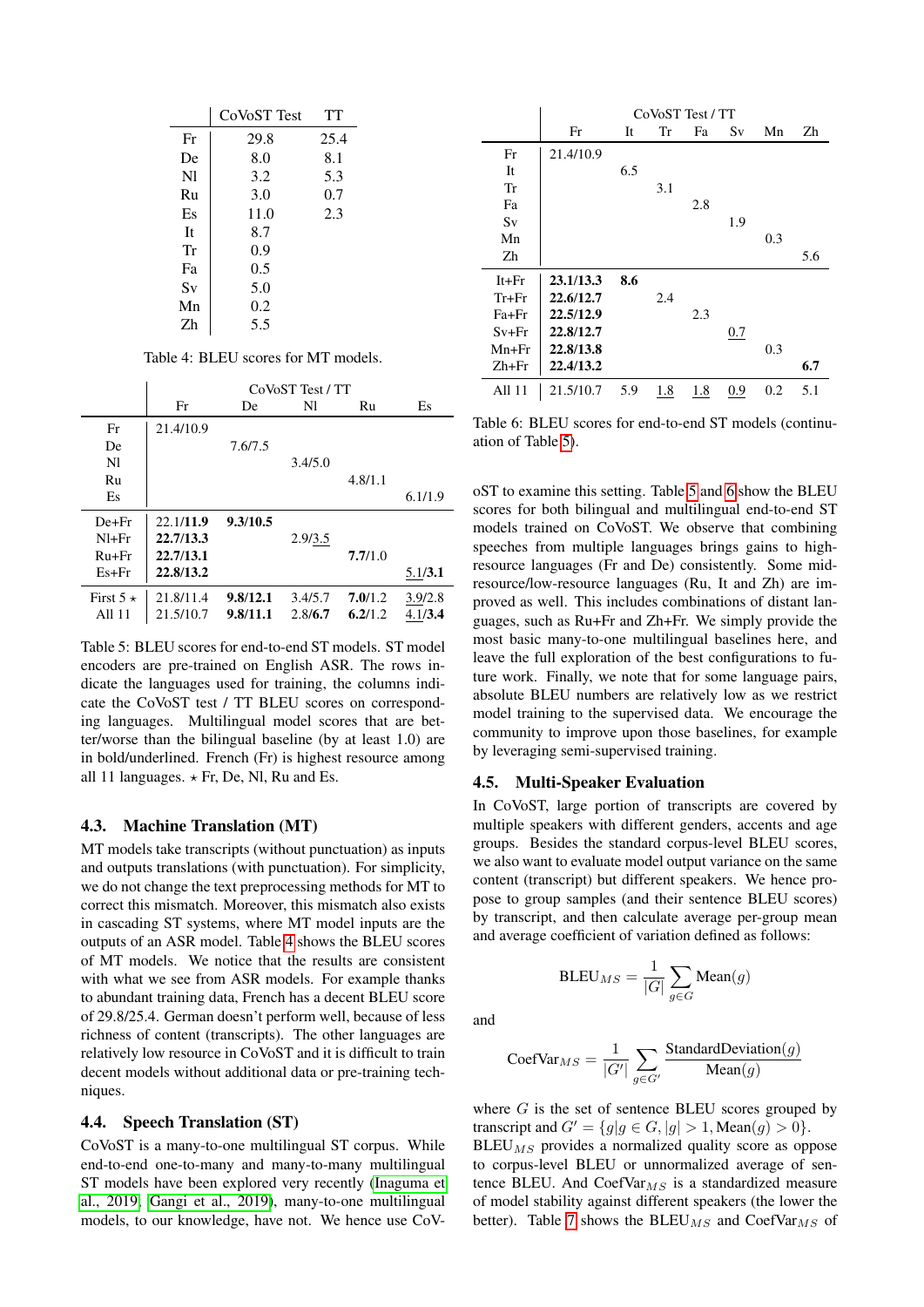|           | $BLEU_{MS}$      |       | CoefVar $_{MS}$  |      |  |
|-----------|------------------|-------|------------------|------|--|
|           | <b>Breakdown</b> | A11   | <b>Breakdown</b> | A11  |  |
| Fr        |                  | 13.38 |                  | 0.77 |  |
| De        |                  | 3.3   |                  | 2.12 |  |
| N1        |                  | 0.81  |                  | 1.28 |  |
| Ru        |                  | 2.22  |                  | 0.67 |  |
| Es        |                  | 3.36  |                  | 1.02 |  |
| <b>It</b> |                  | 2.46  |                  | 0.84 |  |
| Tr        |                  | 0.79  |                  | 0.80 |  |
| Fa        |                  | 1.38  |                  | 1.43 |  |
| Sv        |                  | 0.39  |                  |      |  |
| Mn        |                  | 0.03  |                  |      |  |
| Zh        |                  | 3.24  |                  | 1.0  |  |
| $De + Fr$ | 4.15/13.31       | 10.06 | 2.14/0.79        | 1.12 |  |
| $NI + Fr$ | 0.70/14.01       | 12.14 | 1.54/0.80        | 0.82 |  |
| $Ru + Fr$ | 3.93/14.05       | 12.64 | 0.76/0.80        | 0.79 |  |
| $Es + Fr$ | 2.10/14.22       | 11.69 | 1.18/0.77        | 0.80 |  |
| $It + Fr$ | 3.37/14.37       | 10.99 | 0.82/0.80        | 0.80 |  |
| $Tr + Fr$ | 0.60/14.06       | 12.23 | 0.80/0.79        | 0.79 |  |
| $Fa + Fr$ | 0.82/14.07       | 11.84 | 1.50/0.78        | 0.79 |  |
| $Sv + Fr$ | 0.13/14.09       | 12.71 | $-70.80$         | 0.80 |  |
| $Mn + Fr$ | 0.02/14.34       | 12.41 | 1.0/0.78         | 0.78 |  |
| $Zh+Fr$   | 4.71/14.17       | 12.65 | 0.13/0.79        | 0.79 |  |
| First 5   |                  | 7.78  |                  | 1.19 |  |
| All 11    |                  | 5.28  |                  | 1.14 |  |

<span id="page-5-14"></span>Table 7: Average per-group mean and average coefficient of variation for ST sentence BLEU scores on CoVoST test set (groups correspond to one transcript and multiple speakers). The latter is unavailable for Swedish and Mongolian because models are unable to acheive non-zero scores on multi-speaker samples.

our ST models on CoVoST test set. We see that German and Persian have the worst  $\text{CoefVar}_{MS}$  (least stable) given their rich speaker diversity in the test set and relatively small train set (see also Figure [1](#page-2-2) and Table [1\)](#page-1-0). Dutch also has poor CoefVar $_{MS}$  because of the lack of training data. Multilingual models may improve  $BLEU_{MS}$  but have comparable CoefVar $_{MS}$ .

## 5. Conclusion

We introduce a multilingual speech-to-text translation corpus, CoVoST, for 11 languages into English, diversified with over 11,000 speakers and over 60 accents. We also provide baseline results, including, to our knowledge, the first end-to-end many-to-one multilingual model for spoken language translation. CoVoST is free to use with a CC0 license, and the additional Tatoeba evaluation samples are also CC-licensed.

### 6. Bibliographical References

- <span id="page-5-10"></span>Ardila, R., Branson, M., Davis, K., Henretty, M., Kohler, M., Meyer, J., Morais, R., Saunders, L., Tyers, F. M., and Weber, G. (2019). Common voice: A massivelymultilingual speech corpus.
- <span id="page-5-13"></span>Artetxe, M. and Schwenk, H. (2019). Massively multilingual sentence embeddings for zero-shot cross-lingual

transfer and beyond. *Transactions of the Association for Computational Linguistics*, 7:597–610.

- <span id="page-5-3"></span>Bansal, S., Kamper, H., Lopez, A., and Goldwater, S. (2017). Towards speech-to-text translation without speech recognition. *Proceedings of the 15th Conference of the European Chapter of the Association for Computational Linguistics: Volume 2, Short Papers*.
- <span id="page-5-5"></span>Beilharz, B., Sun, X., Karimova, S., and Riezler, S. (2019). Librivoxdeen: A corpus for german-to-english speech translation and speech recognition.
- <span id="page-5-1"></span>Berard, A., Pietquin, O., Servan, C., and Besacier, L. (2016). Listen and translate: A proof of concept for endto-end speech-to-text translation.
- <span id="page-5-4"></span>Bérard, A., Besacier, L., Kocabiyikoglu, A. C., and Pietquin, O. (2018). End-to-end automatic speech translation of audiobooks. In *2018 IEEE International Conference on Acoustics, Speech and Signal Processing (ICASSP)*, pages 6224–6228. IEEE.
- <span id="page-5-12"></span>Bird, S., Klein, E., and Loper, E. (2009). *Natural language processing with Python: analyzing text with the natural language toolkit*. " O'Reilly Media, Inc.".
- <span id="page-5-8"></span>Black, A. W. (2019). Cmu wilderness multilingual speech dataset. In *ICASSP 2019 - 2019 IEEE International Conference on Acoustics, Speech and Signal Processing (ICASSP)*, pages 5971–5975, May.
- <span id="page-5-7"></span>Boito, M. Z., Havard, W. N., Garnerin, M., Ferrand, E. L., and Besacier, L. (2019). Mass: A large and clean multilingual corpus of sentence-aligned spoken utterances extracted from the bible.
- <span id="page-5-11"></span>Chen, B. and Cherry, C. (2014). A systematic comparison of smoothing techniques for sentence-level BLEU. In *Proceedings of the Ninth Workshop on Statistical Machine Translation*, pages 362–367, Baltimore, Maryland, USA, June. Association for Computational Linguistics.
- <span id="page-5-0"></span>Di Gangi, M. A., Cattoni, R., Bentivogli, L., Negri, M., and Turchi, M. (2019). MuST-C: a Multilingual Speech Translation Corpus. In *Proceedings of the 2019 Conference of the North American Chapter of the Association for Computational Linguistics: Human Language Technologies, Volume 1 (Long and Short Papers)*, pages 2012–2017, Minneapolis, Minnesota, June. Association for Computational Linguistics.
- <span id="page-5-2"></span>Duong, L., Anastasopoulos, A., Chiang, D., Bird, S., and Cohn, T. (2016). An attentional model for speech translation without transcription. In *Proceedings of the 2016 Conference of the North American Chapter of the Association for Computational Linguistics: Human Language Technologies*, pages 949–959, San Diego, California, June. Association for Computational Linguistics.
- <span id="page-5-9"></span>Gangi, M. A. D., Negri, M., and Turchi, M. (2019). Oneto-many multilingual end-to-end speech translation.
- <span id="page-5-6"></span>Godard, P., Adda, G., Adda-Decker, M., Benjumea, J., Besacier, L., Cooper-Leavitt, J., Kouarata, G.-N., Lamel, L., Maynard, H., Mueller, M., Rialland, A., Stueker, S., Yvon, F., and Zanon-Boito, M. (2018). A very low resource language speech corpus for computational language documentation experiments. In *Proceedings of the Eleventh International Conference on Language Resources and Evaluation (LREC 2018)*, Miyazaki,